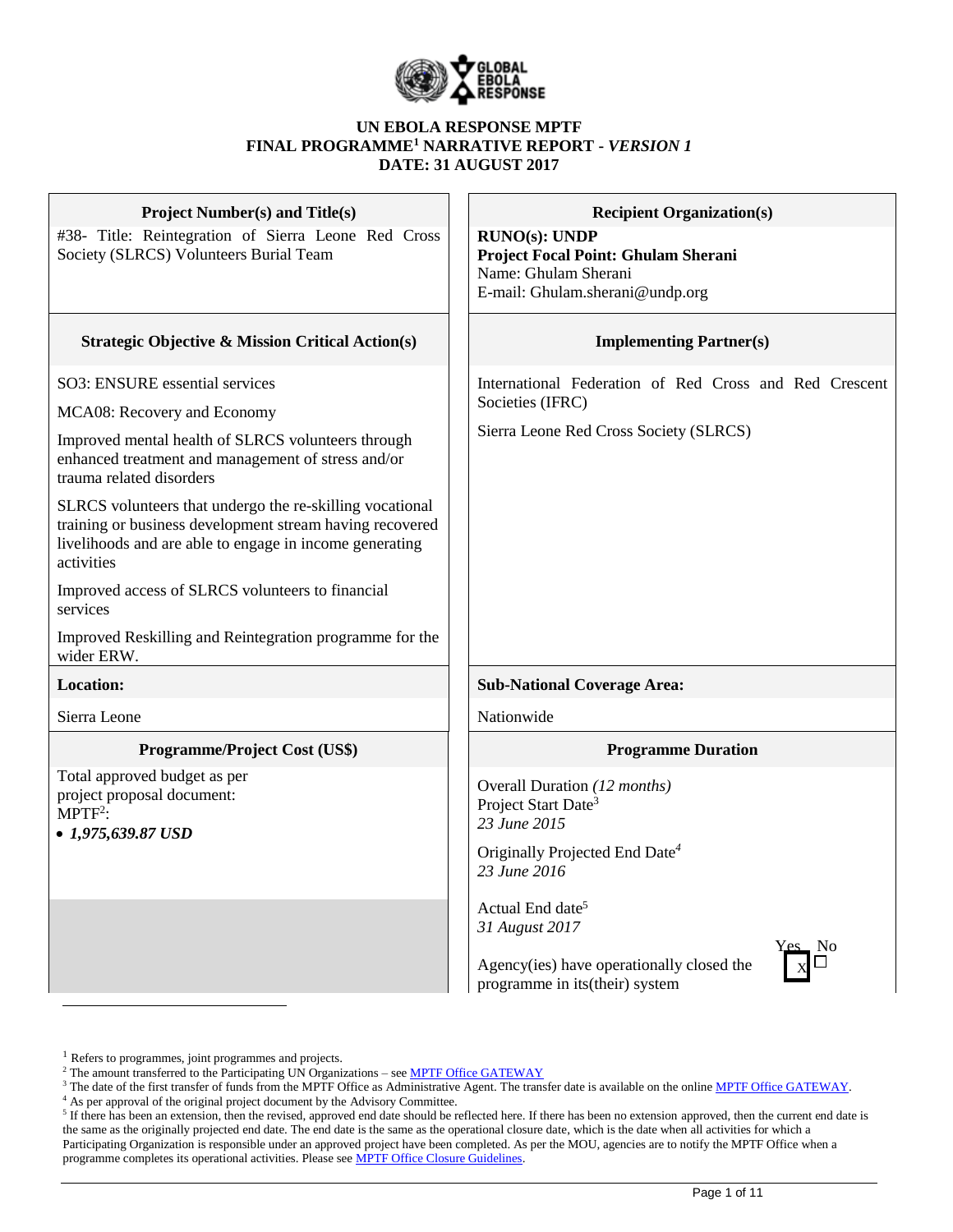| <b>TOTAL:</b>                                            | Expected Financial Closure date <sup>6</sup> :              |  |  |  |
|----------------------------------------------------------|-------------------------------------------------------------|--|--|--|
| Programme Assessment/Review/Mid-Term Eval.               | <b>Report Submitted By</b>                                  |  |  |  |
| <b>Evaluation Completed</b>                              | Name: Ghulam Sherani<br>$\Omega$                            |  |  |  |
| $\sqrt{\text{y}}$ Yes $\Box$ No Date: $1^{ST}$ July 2017 | Title: Team Leader<br>$\circ$                               |  |  |  |
|                                                          | Date of Submission: 31 <sup>st</sup> August 2017<br>O       |  |  |  |
| <b>Evaluation Report - Attached</b>                      | Participating Organization (Lead): UNDP<br>$\circ$          |  |  |  |
| $\Box$ Yes $\Box$ No Date: $I^{st}$ July 2017            | Email address: Ghulam.sherani@undp.org<br>O                 |  |  |  |
|                                                          | Signature:                                                  |  |  |  |
|                                                          | <b>Report Cleared By</b>                                    |  |  |  |
|                                                          | Name: (Head of Agency): Samuel Doe<br>O                     |  |  |  |
|                                                          | Date of Submission: 31 <sup>st</sup> August 2017<br>$\circ$ |  |  |  |
|                                                          | Participating Organization (Lead): UNDP<br>$\circ$          |  |  |  |
|                                                          | Email address: Samuel.doe@undp.org                          |  |  |  |
|                                                          | Signature:                                                  |  |  |  |

 $\overline{a}$ 

<sup>&</sup>lt;sup>6</sup> Financial Closure requires the return of unspent funds and the submission of the *Certified Final Financial Statement and Report.*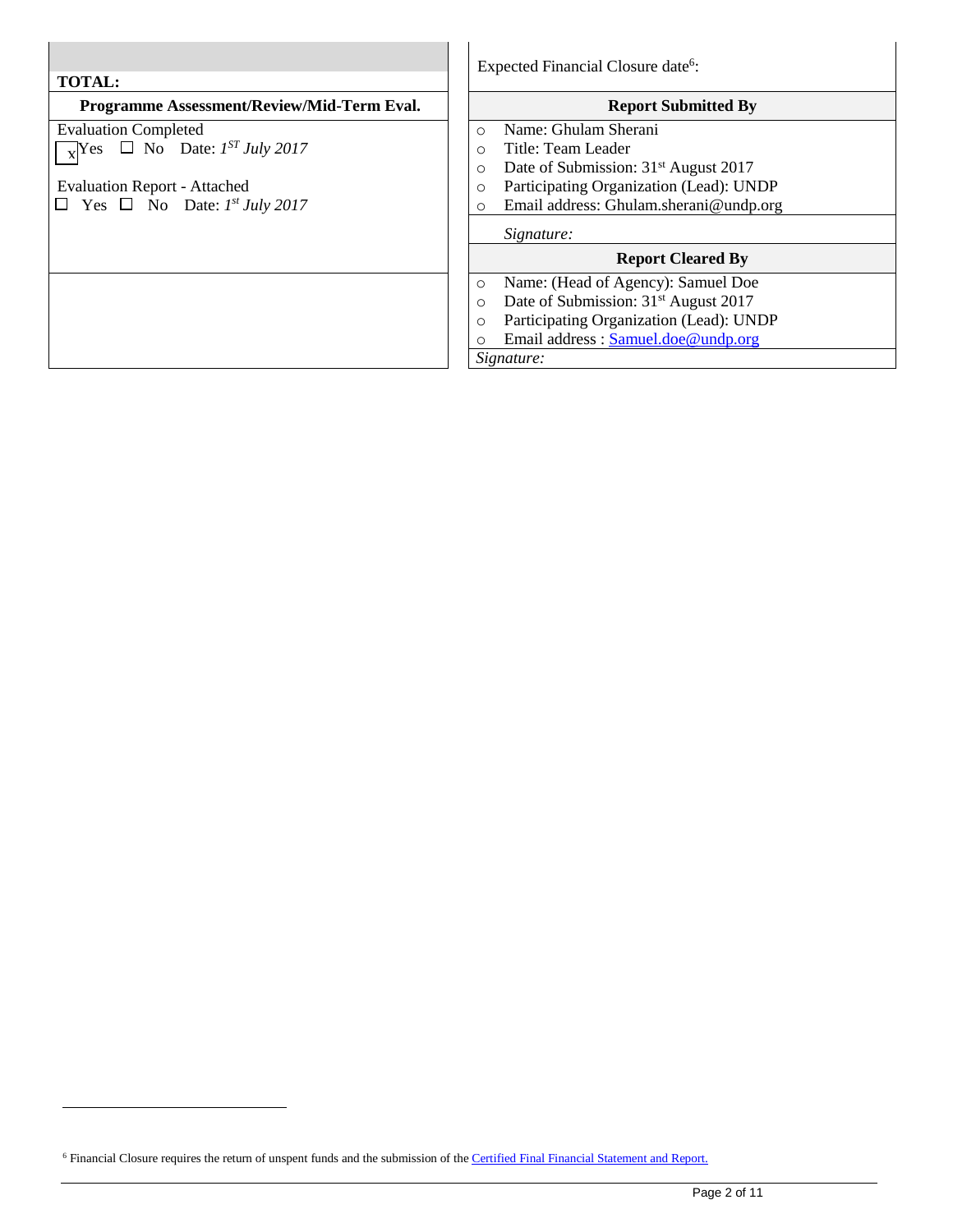| Project Proposal Title: Reintegration of Sierra Leone Red Cross Society (SLRCS) Volunteers Burial Team                       |                                                                                                                                                                                               |                                  |                      |               |                                 |                                 |
|------------------------------------------------------------------------------------------------------------------------------|-----------------------------------------------------------------------------------------------------------------------------------------------------------------------------------------------|----------------------------------|----------------------|---------------|---------------------------------|---------------------------------|
| Strategic Objective to which the project contributed                                                                         | SO3 Ensure Essential Services<br>Growth and development are inclusive and sustainable, incorporating productive capacities that create employment and<br>livelihood for the poor and excluded |                                  |                      |               |                                 |                                 |
| MCA [8] Recovery and Economy                                                                                                 |                                                                                                                                                                                               |                                  |                      |               |                                 |                                 |
| <b>Output Indicators</b>                                                                                                     | Geographical<br>Area                                                                                                                                                                          | Target<br>(Revised<br>Sept 2016) | <b>Delivery</b> rate | <b>Budget</b> | <b>Means</b> of<br>verification | Responsable<br>Organization(s). |
| # of SLRCS volunteers completing psychosocial assessment                                                                     | Nationwide                                                                                                                                                                                    | 1,3007                           | 100%                 | 27,619.86     | Supporting docs                 | <b>IFRC</b>                     |
| # Red Cross staff trained in community based psychosocial support (CBPSS)                                                    | Ibid                                                                                                                                                                                          | 28                               | 100%                 | 11,790.00     | Ibid                            | <b>IFRC</b>                     |
| # of SLRCS volunteers trained in psychological first aid (PFA)                                                               | Ibid                                                                                                                                                                                          | 60                               | 100%                 | 21,290.00     | Ibid                            | <b>IFRC</b>                     |
| # of SLRCS branches with a referral system to specialized mental health<br>services                                          | Ibid                                                                                                                                                                                          | 14                               | 100%                 | 13,693.33     | Ibid                            | <b>IFRC</b>                     |
| # of SLRCS volunteers undertaking counselling sessions                                                                       | <b>Ibid</b>                                                                                                                                                                                   | 800                              | 100%                 | 270,075.1     | Ibid                            | <b>IFRC</b>                     |
| # of SLRCS volunteers referred to specialized care and treatment and receiving<br>on-going support                           | Ibid                                                                                                                                                                                          | As required                      | 100%                 |               | Ibid                            | <b>IFRC</b>                     |
| # of SLRCS volunteers completing skills/education/interest assessment                                                        | Ibid                                                                                                                                                                                          | 1,300                            | 100%                 | 5,200.00      | Ibid                            | <b>IFRC</b>                     |
| # of SLRCS volunteers receiving career skill development training                                                            | Ibid                                                                                                                                                                                          | 62                               | 89%                  | 27,216.48     | Ibid                            | <b>IFRC</b>                     |
| Proportion of SLRCS volunteers streamed through the career skill development<br>training that successfully complete training | <b>Ibid</b>                                                                                                                                                                                   | 75%                              | 89%                  | 75%           | Ibid                            | <b>IFCR</b>                     |
| # of SLRCS volunteers receiving vocational training                                                                          | Ibid                                                                                                                                                                                          | 3758                             | 100%                 | 288,678       | Ibid                            | <b>IFRC</b>                     |
| Proportion of SLRCS volunteers streamed through the vocational training that<br>successfully complete the training           | Ibid                                                                                                                                                                                          | 75%                              | 65%                  | 75%           | Ibid                            | <b>IFRC</b>                     |
| # of SLRCS vols receiving business development training that successfully<br>complete the training                           | Ibid                                                                                                                                                                                          | 6559                             | 100%                 | 157,419.4     | Ibid                            | <b>IFRC</b>                     |
| Market analysis report                                                                                                       | <b>Ibid</b>                                                                                                                                                                                   | 100%                             | 100%                 | 18,444.00     | Ibid                            | <b>UNDP</b>                     |
| # of SLRCS volunteers returning to tertiary studies                                                                          | Ibid                                                                                                                                                                                          | 20810                            | 100%                 | 202,763.00    | Ibid                            | <b>IFRC</b>                     |
| # of SLRCS volunteers receiving financial management advice linked to<br>UNDPs small / medium enterprise programme           | Ibid                                                                                                                                                                                          | $405^{11}$                       | 97%                  | 33,466.0      | Ibid                            | <b>IFRC</b>                     |
| #of SLRCS vols receiving training on financial inclusion                                                                     | Ibid                                                                                                                                                                                          | 1,300                            | 97%                  |               | Ibid                            | <b>IFRC</b>                     |
| # of SLRCS vols receiving vocational start up kits                                                                           | <b>I</b> bid                                                                                                                                                                                  | 37512                            | 91%                  | 156,250.00    | Ibid                            | <b>IFRC</b>                     |

<sup>7</sup>Revised scope as of September 2016. The target beneficiaries increased from 800 to 1300

<sup>8</sup> Revised scope as of September 2016.

<sup>9</sup> Revised scope as of September 2016

<sup>10</sup> Revised scope as of September 2016

<sup>11</sup> Revised scope as of September 2016

<sup>12</sup> Revised scope as of September2016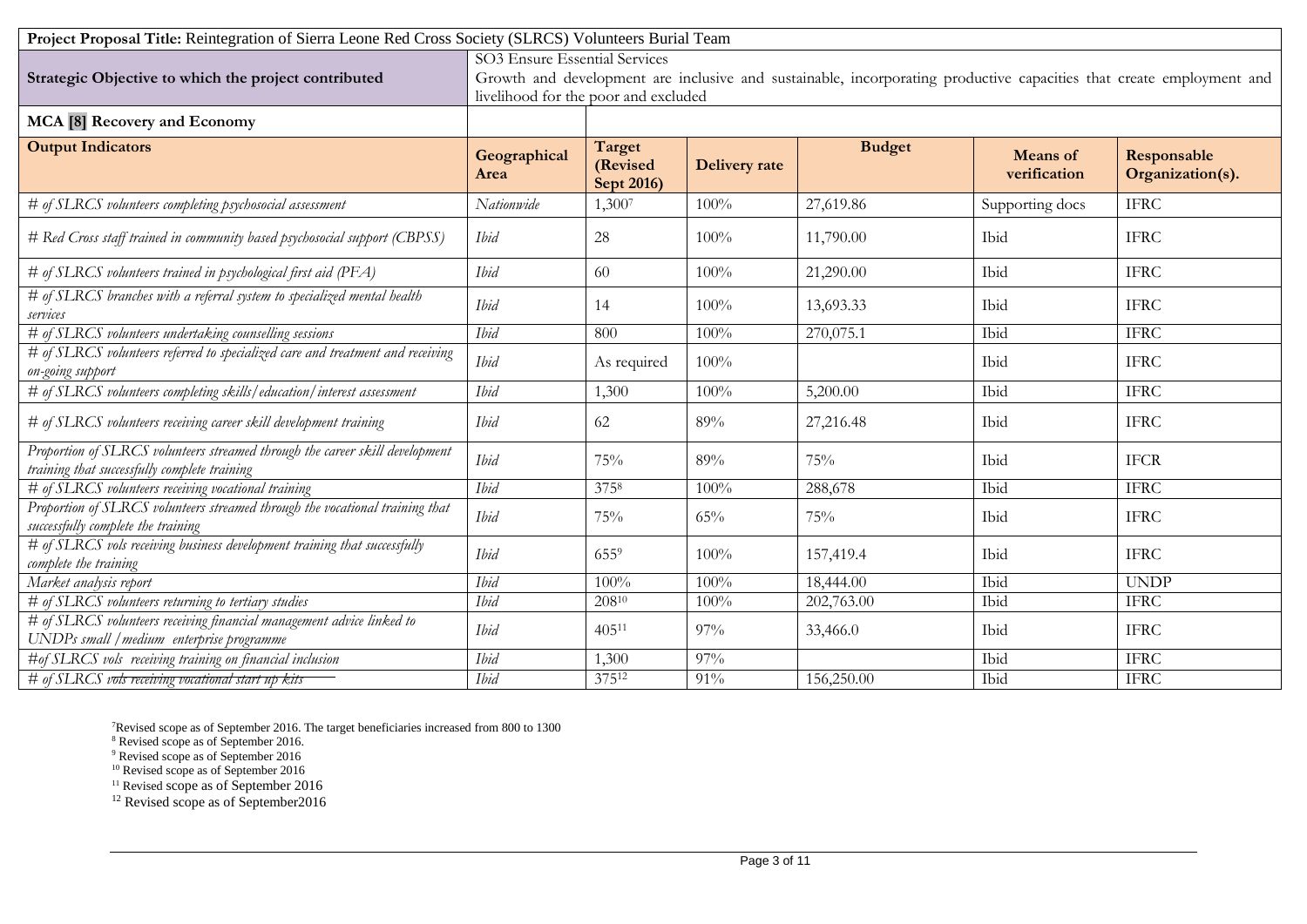| # of SLRCS receiving business startup business start-up kits as per revised<br>scope of September 2016                                              | <b>I</b> bid                                                                                                                                                                                  | 225                                                | 76%   |        | 93,750.00 |                              | Ibid                            | <b>IFRC</b>                     |
|-----------------------------------------------------------------------------------------------------------------------------------------------------|-----------------------------------------------------------------------------------------------------------------------------------------------------------------------------------------------|----------------------------------------------------|-------|--------|-----------|------------------------------|---------------------------------|---------------------------------|
| # of SLRCS volunteers receiving back to school kits                                                                                                 | <b>Ibid</b>                                                                                                                                                                                   | 20813                                              | 88.5% |        | 27,733.3  |                              | Ibid                            | <b>IFRC</b>                     |
| Proportion of SLRCS vols receiving conflict mediation and peacebuilding                                                                             | <b>Ibid</b>                                                                                                                                                                                   | 30014                                              | 100%  |        | 70,552.80 |                              | Ibid                            | <b>IFRC</b>                     |
| Project Proposal Title: Reintegration of Sierra Leone Red Cross Society (SLRCS) Volunteer burial team                                               |                                                                                                                                                                                               |                                                    |       |        |           |                              |                                 |                                 |
| Strategic Objective to which the project contributed                                                                                                | SO3 Ensure Essential Services<br>Growth and development are inclusive and sustainable, incorporating productive capacities that create employment and<br>livelihood for the poor and excluded |                                                    |       |        |           |                              |                                 |                                 |
| MCA [8] Recovery and Economy                                                                                                                        |                                                                                                                                                                                               |                                                    |       |        |           |                              |                                 |                                 |
| <b>Effect Indicators</b>                                                                                                                            | Geographical<br>Area                                                                                                                                                                          | <b>Baseline</b>                                    |       | Target |           | Final<br><b>Achievements</b> | <b>Means</b> of<br>verification | Responsable<br>Organization(s). |
|                                                                                                                                                     |                                                                                                                                                                                               |                                                    |       |        |           |                              |                                 |                                 |
| MCA [8] Recovery and Economy                                                                                                                        |                                                                                                                                                                                               |                                                    |       |        |           |                              |                                 |                                 |
| Proportion of SLRCS volunteers with signs of stress and/or trauma realted<br>symptoms reporting an ablation of said symptoms after treatment        | Nationwide                                                                                                                                                                                    | No information<br>available prior to<br>initiative |       | 50%    |           | (1/1)<br>$100\%$             | Supporting docs                 | <b>IFRC</b>                     |
| Proportion of SLRCS volunteers that require on-going care for trauma and/or<br>stress associated symptoms still receiving treatment                 | Ibid                                                                                                                                                                                          | <b>I</b> bid                                       |       | 50%    |           | (1/1)<br>100%                | Ibid                            | <b>IFRC</b>                     |
| Proportion of SLRCS volutneers that were referred to speciaised mental health<br>care that complete the treatment and management of their condition | Ibid                                                                                                                                                                                          | Ibid                                               |       | 50%    |           | (1/1)<br>100%                | Ibid                            | <b>IFRC</b>                     |
| Proportion of SLRCS volunteers in the career skill development stream<br>successfully joining the workforce                                         | Ibid                                                                                                                                                                                          | Ibid                                               |       | 50%    |           | $8\%$ (5/62)                 |                                 | <b>IFRC</b>                     |
| Proportion of SLRCS volunteers in the vocational development stream gaining a<br>vocational skill                                                   | Ibid                                                                                                                                                                                          | <b>I</b> bid                                       |       | 50%    |           | 65%                          | Ibid                            | <b>IFRC</b>                     |
| Proportion of SLRCS volunteers in the business development stream having<br>established small or medium enterprises                                 | Ibid                                                                                                                                                                                          | Ibid                                               |       | 50%    |           | 37%<br>(148/405)             | Ibid                            | <b>IFRC</b>                     |
| Proportion of SLRCS volunteers that resume their studies successfully complete<br>their education                                                   | <b>Ibid</b>                                                                                                                                                                                   | <b>I</b> bid                                       |       | 50%    |           | 3.5%<br>(13/374)             | Ibid                            | <b>IFRC</b>                     |
| Proportion of SLRCS volunteers able to access financial services                                                                                    | <b>I</b> bid                                                                                                                                                                                  | Ibid                                               |       | 50%    |           | 100%                         | Ibid                            | <b>IFRC</b>                     |
| Proportion of SLRCS volunteers able to access loan/micro credit facilities                                                                          | <i>Ibid</i>                                                                                                                                                                                   | Ibid                                               |       | $20\%$ |           | $0\%$                        | Ibid                            | <b>IFRC</b>                     |
| Proportion of the wider ERW workforce that can access future reintegration and<br>reskilling programs                                               | Ibid                                                                                                                                                                                          | <b>I</b> bid                                       |       | 50%    |           | $0\%$                        | Ibid                            | <b>IFRC</b>                     |

 $\overline{a}$ 

<sup>&</sup>lt;sup>13</sup> Revised scope as of September 2016

<sup>&</sup>lt;sup>14</sup> Revised scope as of September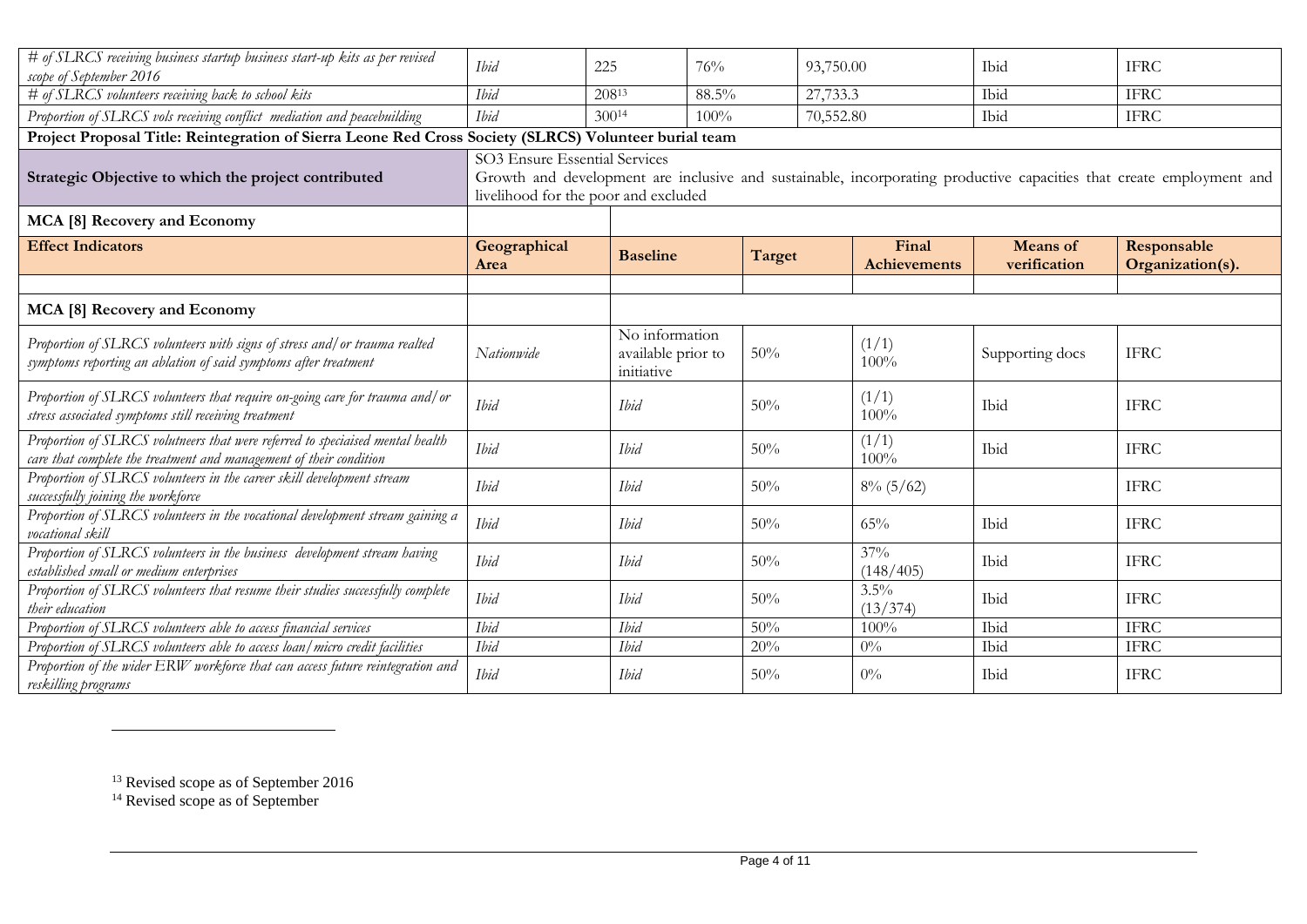# **FINAL PROGRAMME REPORT FORMAT**

### **EXECUTIVE SUMMARY**

| <b>ACRONYMS</b> |                                                                  |
|-----------------|------------------------------------------------------------------|
| <b>SLRCS</b>    | Sierra Leone Red Cross Society                                   |
| <b>IFRC</b>     | International Federation of Red Cross and Red Crescent Societies |
| <b>ERW</b>      | Ebola Response Work Force                                        |
| <b>EVD</b>      | Ebola Virus Disease                                              |
| <b>IPC</b>      | <b>Infectious Prevention Control</b>                             |
| <b>SDB</b>      | Safe and Dignified Burial                                        |
| <b>PSS</b>      | Psyco-Social Support                                             |
| <b>PFA</b>      | Psychological First Aid                                          |
| <b>CBPSS</b>    | <b>Community Based Psyco-Social Support</b>                      |
| <b>TVET</b>     | <b>Technical and Vocational Education Training</b>               |
| <b>CAPS</b>     | Career Advisory Placement Services                               |
| <b>BDS</b>      | <b>Business Development Services</b>                             |

#### **1.Background and Situational Evolution**

The EVD outbreak in Sierra Leone resulted in substantial socio-economic impacts, resulting in disruption of agricultural activities, educational activities, and trade and transport sectors. The outbreak affected local, national, as well as regional economies with long-lasting impacts on livelihoods and household economies. The main outcome of the project is that low income and food insecure households have improved access to sustainable income generating opportunities with the SLRCS volunteers fitting this target cohort.

To facilitate the reintegration of these volunteers back into their respective works of life, the project provided psychosocial support and alternate livelihood opportunities through re-skilling by supporting vocational trainings, tuition support for students that resumed their studies at educational institutions, career advisory placement, business development trainings and financial inclusiveness trainings.

### **2.Key Achievements**

#### **Output 1: Improved mental health of SLRCS volunteers through enhanced treatment and management of stress and/or trauma related disorders.**

PSS needs assessment conducted in January 2017 indicated that the SDB/IPC volunteers had recuperated and returned to their normal lives. The result was attributed to the continuous support the volunteers had received through individual and group sessions since the beginning of the project.

The project created local PS capacity for the volunteers, and the National Society (SLRCS) in all parameters in giving of psychosocial support both at emergency, recovery and development phase. This was done through trainings on Psychological First Aid (PFA), Community-based psychosocial support (CBPSS) approach, coping skills and stress management and violence prevention and concepts of peace building trainings. The trainings built a solid foundation that could be utilized in the varied landscapes of PS interventions.

The PS program is currently being integrated into red cross long-term community based health and first aid as well as Disaster reduction guaranteeing sustainability of the PS activities supported by the project.

#### **Output 2: SLRCS volunteers that undergo the re-skilling, vocational training or business development stream having recovered**

*(i) Continuing Education* The project supported a total of 374 volunteers to resume their studies in senior secondary school, technical and vocational educational training (TVET) centers and tertiary institutions after the EVD outbreak through payment of one year's tuition fee and provision of educational support for reading and writing materials. The nature of education level includes WASSCE, HTC, national diplomas, higher national diplomas, degree courses and master programs in various educational institutions across Sierra Leone. Once the volunteers qualify, they will form a large human resource base for SLRCS, and the country at large based on their skill sets. Chart (1) shows the various fields being pursued by the volunteers.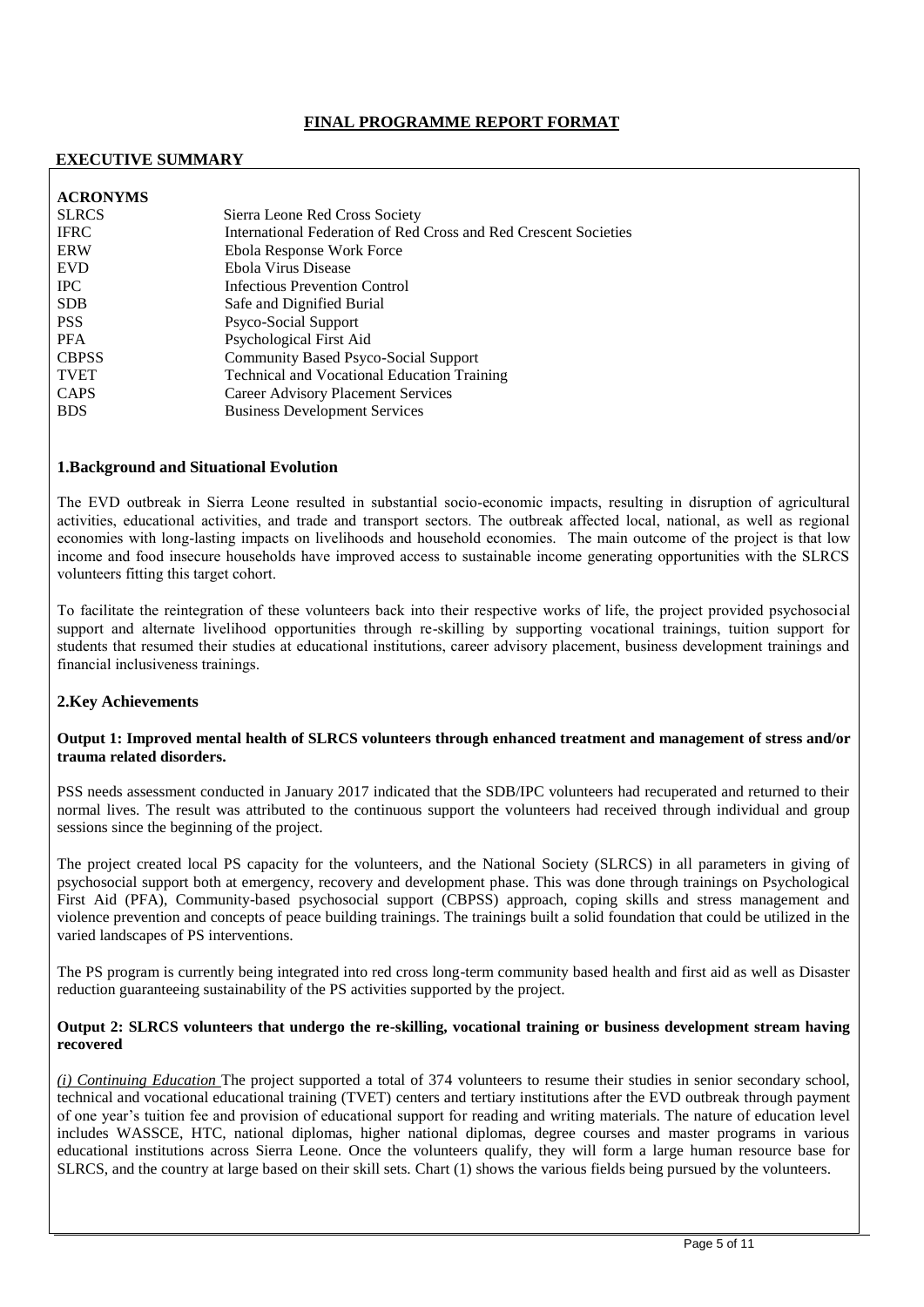# **Chart (1): Career fields pursued by the SLRCS volunteers**



## *(ii)Vocational Skills Development*

As of May 2017, 65% (262/402) of the volunteers who opted for vocational skills training have completed their one year or six months training program at various vocational training institutions across Sierra Leone. The six months program was tailored for those volunteers that opted to do driving as a career based on their qualification and passion for the course. The other courses were offered for a duration of one year as approved by National Council for Technical and Vocational Education (N.C.T.V.E.)

The remaining 35% of the volunteers are expected to complete their training program between June 2017 and October 2018. The chart *(Chart 2)* below shows the breakdown of the vocational skills the volunteers are undertaking

The volunteers that have completed their vocational skills training, have been provided with start-up kits that comprise of tools or equipment necessary to operationalize the skills they acquired during the training. The table *(Table: 1)* below provides details of the start-up kits. Some of the start-up kits were provided to groups that were formed so that there was synergy in skills utilization.

The volunteers were encouraged to form clusters that facilitated synergy in utilization of skill sets already acquired. This builds on the strength of working together as seen during the EVD response where they delivered enormous results at a challenging time while they were conducting safe and dignified burials.

At the same time, it is also being ensured that the volunteers develop a long-term working relationship with the training institutions and their concerned SLRCS branches. This additional measure should help in proper utilization and long-term use of the equipment provided in delivering desired services in their respective fields. The training institution will support in mentorship and updating their technical skills that may have changed due to technological changes or advances in their line of training.

Additionally, the project supported SLRCS district branches by installing small scale solar power systems across the 14 branches. This will enable the volunteers with accessing reliable power supply necessary for continuous learning and improvement in their professions. This puts into cognizance that most of the districts in Sierra Leone are not within the national power grid and power supply is intermittent.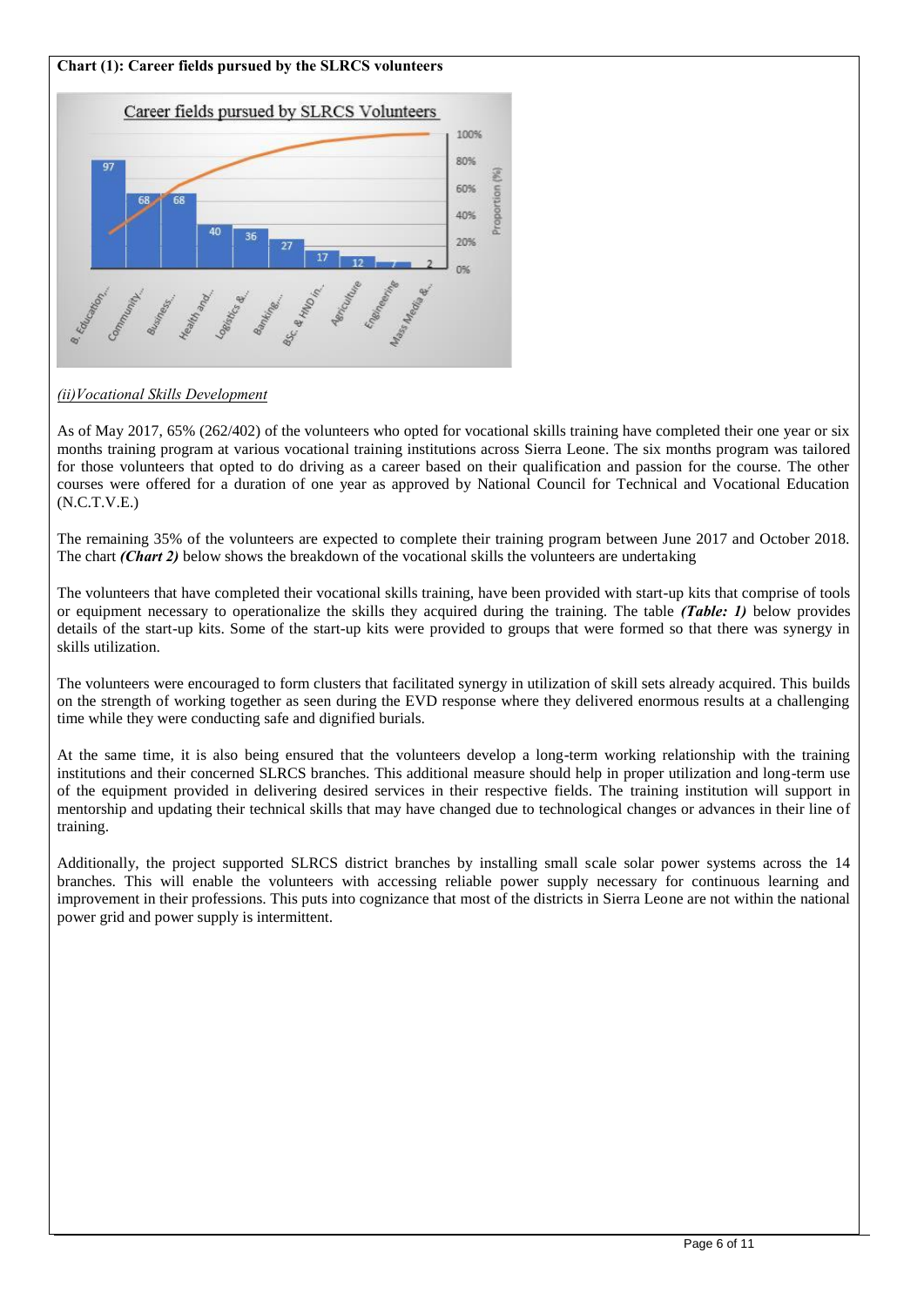

**Table (1): Details of start-up kits for SLRCS SDB/IPC, social mobilization, contract tracing and psychosocial support volunteers.**

| <b>Vocational Skills Training</b>  | # of SLRCS volunteers | <b>Description of start-up kits</b> |
|------------------------------------|-----------------------|-------------------------------------|
| <b>IT/Computer studies</b>         | 242                   | Laptops                             |
| <b>Building &amp; Construction</b> | 17                    | <b>Masonry Toolkits</b>             |
| Carpentry                          | 12                    | <b>Carpenters Tookits</b>           |
| <b>Auto Mechanic</b>               | 16                    | Moto mechanic toolkit               |
| Water well engineering             | 6                     | Plumber kit                         |
| <b>Driving</b>                     | 59                    | Driving license                     |
| <b>Welding &amp; Metal work</b>    | 5                     | Welding and metal toolkit           |
| <b>Tailoring</b>                   | 10                    | Tailors toolkit                     |
| <b>Total</b>                       | 367                   |                                     |

All the 402 volunteers are envisaged to complete vocational training by July 2018 based on the time they enrolled for their training course. The last set volunteers (Soc. Mob, PSS & CT) added into the project are envisaged to complete past the project duration period. Follow up arrangements have been made with the training institutions and the respective SLRCS branches to guarantee completion. The volunteers who qualify from these vocational training institutions will significantly increase the proportion of skilled labor force necessary for self-reliance and self-actualization and in turn contribute to the progressive development of the society and the economy of the country.

*(iii)Business Skill Development (BDS)* 

A total of 405 SDB/IPC volunteers had opted for business development training and when the program was expanded to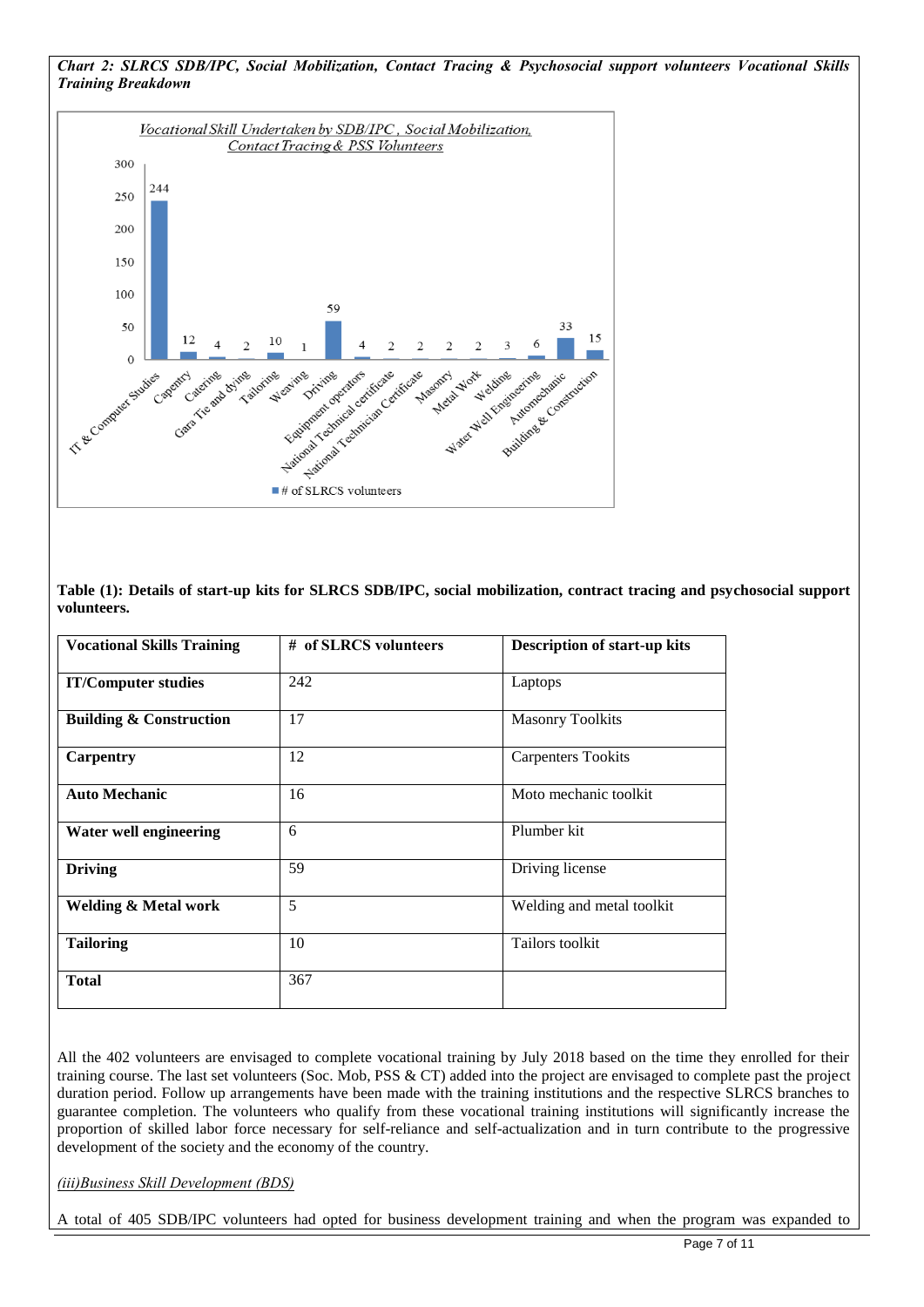include other volunteers from social mobilization, contact tracing and psychosocial support, an additional 57 volunteers opted for the stream.

Ninety-five percent (385/405) of the 405 SDB/IPC volunteers that streamed through business development successfully completed the training and 80.2% (325/405) developed 186 business plans that were provided with start-up capital. There are total of 10 group business plans with a total of 148 members across the Eastern region and 176 are individual business plans. The remaining 19.8% of the SDB/IPC volunteers neither completed the training nor submitted a business plan for funding. The chart *(Chart 3)* below illustrates the nature and type business ideas or plans provided with seed capital.

### *Chart 3: Types of business plans provided with seed money.*



The training provided the necessary skills in business planning and management that will be essential in the execution of business ideas enshrined in the business plans.

SLRCS will monitor the progress in implementation of the business plans and frequently engage with the BDS service providers and line ministries for technical support in a bid to ensure the desired goal of the project of establishing and expanding SMEs is realized. This will, in the long term enhance the economic status of the volunteers, their families, communities and the country at large.

The new set of volunteers from social mobilization, contact tracing and psychosocial support commenced their 8 weeks training in May 2017 and they are envisaged to complete their training in July 2017. Once they complete their training and develop business plans, they will be provided with seed money to kick start their business. SLRCS has entered partnership agreement with ECOBANK, through a memorandum of understanding to support in disbursement of seed capital for the remaining 57 volunteers and monitoring of the progress made in the implementation of the business plans. The partnership established will not only support in implementation of business plans developed by the volunteers but also increase the chances of the volunteers to access loan facilities.

### *(iv)Career Advisory Placement Services*

A total 62 volunteers opted for CAPS of which 8% (5/62) of the volunteers are currently in employment, while 92% (57/62) of the volunteers are undergoing internship program at various institutions and organizations across Sierra Leone. The internship initiative provides an opportunity for the volunteers to gain essential work experience and provide them the chance to showcase their skills; competencies and abilities hence improve their likelihood of being absorbed in the labour market.

### *(v)Financial Inclusion*

A total of 1256 (930 Males & 326 males) SDB/IPC, social mobilization, contact tracing and psychosocial support volunteers successfully completed financial literacy training with support from Ecobank. The training imparted skills, knowledge and information required by the volunteers to make prudent financial decisions regarding savings and lending schemes. It is envisaged that the volunteers will apply the skills acquired in improving their access an array of financial services and thus encourage long term engagement with banking and microcredit institutions.

# **3.Delays or Deviations**

The project implementation had experienced delays from its very inception owing to factors outlined below.

▪ The project beneficiaries had ambitious expectations about the project owing to media announcement on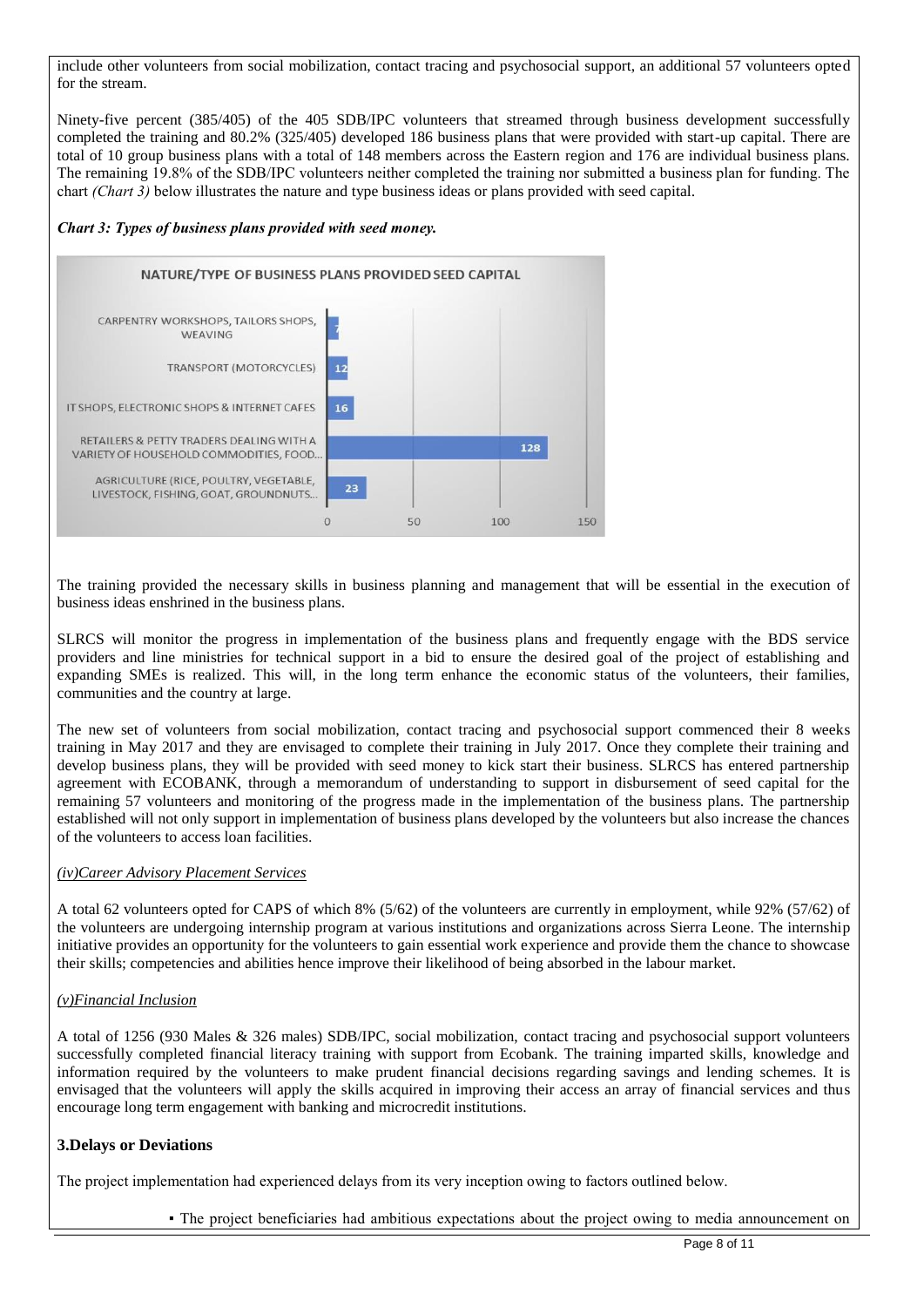the grant and the volunteers completely misunderstood the objectives of the project as they perceived that the project was meant to be a cash grant. This took an enormous amount of effort and time to reiterate the essence of the project to the project audiences.

▪ Resurgence of Ebola in January 2016 also affected implementation of planned activities and most activities were put on hold until March 2016 when Sierra Leone was declared Ebola free.

▪ Additionally, IFRC in January 2016 introduced new financial controls to mitigate financial risks. This virtually halted transfer of funds to the National Society and thus hindered implementation of project activities until June 2016.

 Due to the point high expectation explained in point one above most of the volunteers opted for business skims in the beginning. After the clarification, some of them changed the mind and opted to join skills trainings. Most of the skills trainings just completed or about to complete by the end date of the project. Therefore, the report could not capture the result of trained volunteers being gainfully in the workforce streams.

## **4.Gender and Environmental Markers**

| <b>No. of Beneficiaries</b> |      | No. of indirect community<br>beneficiaries reached via<br><b>CBPSS and Individual PS</b><br>counselling (figures for<br>extended family members) |  |  |
|-----------------------------|------|--------------------------------------------------------------------------------------------------------------------------------------------------|--|--|
| Women                       | 354  | Women                                                                                                                                            |  |  |
| <b>Girls</b>                | n/a  | Girls                                                                                                                                            |  |  |
| Men                         | 946  | Men                                                                                                                                              |  |  |
| <b>Boys</b>                 | n/a  | <b>Boys</b>                                                                                                                                      |  |  |
| Total                       | 1300 | Total                                                                                                                                            |  |  |

| <b>No. of Beneficiaries</b> |      | No. of indirect community<br>beneficiaries reached via<br><b>CBPSS</b> and Individual PS<br>counselling (figures for<br>extended family members) | Feb<br>2017<br>(culm) |
|-----------------------------|------|--------------------------------------------------------------------------------------------------------------------------------------------------|-----------------------|
| Women                       | 354  | Women                                                                                                                                            | 19,761                |
| Girls                       | n/a  | <b>Girls</b>                                                                                                                                     | 17,180                |
| Men                         | 946  | Men                                                                                                                                              | 18.703                |
| Boys                        | n/a  | <b>Boys</b>                                                                                                                                      | 14.453                |
| Total                       | 1300 | <b>Total</b>                                                                                                                                     | 70,097                |

## **5.Best Practice and Summary Evaluation**

The Project was in line with the Government of Sierra Leone (GoSL) and UNDP's objectives for Ebola recovery, however, the Project management has experienced difficulties to deal with the beneficiaries' expectations throughout its implementation.

The Project design included four different streams within the economic component, instead of combining activities with potentially high synergies, such as vocational trainings, soft skill and career development trainings. Although these activities are relevant to livelihood Projects which have a three to four year duration, it seems those were not relevant given its short term.

The Project appeared to have significant issues in terms of efficiency. It had an insufficiently clear division of roles and responsibilities and communication mechanisms, resulting in a slow decision making and delivery processes. Monitoring also appeared to have weaknesses throughout the Project, with different understandings on it shared by different stakeholders. The Project also suffered from the variance of quality among service providers.

Overall, the Project has been effective in reaching its outputs, even though the quality of some service providers can be questioned. However, many of the outcomes are still not reached. The most positive activities for this Project are the psychological support and financial literacy trainings, which have brought results and impact. However, there were little results observed for the economic component, which needs further monitoring, and if possible, support.

The sustainability seems to be one of the most important challenges for this Project. Some trainings are not yet finished. A majority of the volunteers needs to be monitored after the trainings to maximize the Project impact. However, the SLRCS had no consistent capacity, which might impact following up the Project beneficiaries.

### **6. Lessons learned**

A lesson learnt workshop facilitated by external facilitators (engaged by UNDP) brought out key learnings that can be utilized in future projects regarding project conception, development and implementation. It highlighted areas in the project cycle, that experienced difficulties and shown the potential in the synergy put in place to ensure project deliverables were attained and made the first ever project partnership work. This exemplified a new start to a potentially productive partnership that can be earnest in future by reinforcing the three partners' comparative advantages in operating in-country and out-of-country, in emergency, recovery and development phases. Below are some key issues that should be considered or utilized to improve delivery of future programs.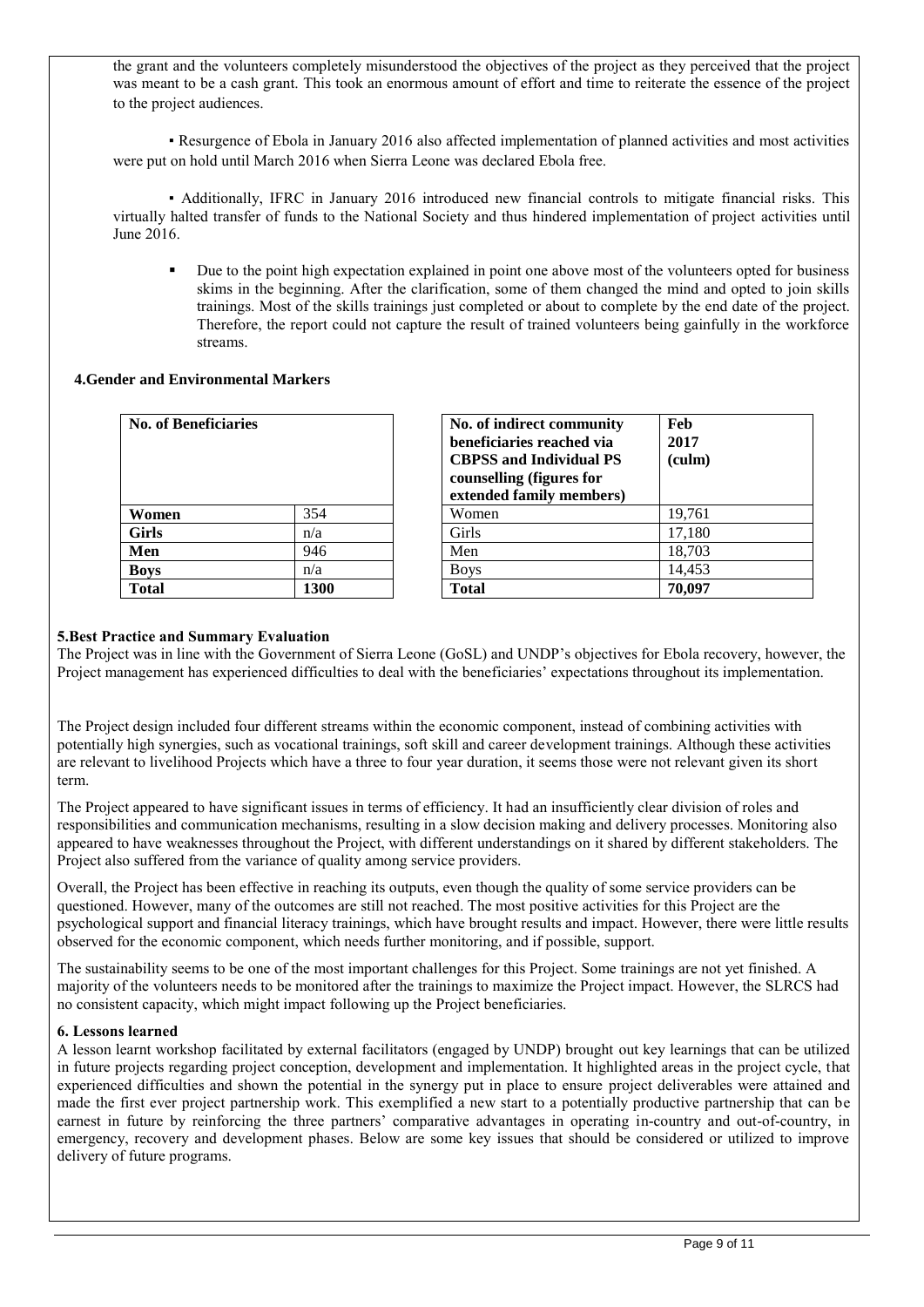- As the project was conceived at an emergency phase, with anticipation of early recovery, that resulted in the difficulties experienced in implementation. There is a need in future projects to explore each partner's comparative advantage at the design phase to improve monitoring of outputs and outcomes with clearly outlined roles and responsibilities based on partners strengths and understanding of local, national and geopolitical dynamics. This should present organizational outlooks over time and changes that may arise at the course of implementation and transitions anticipated. This will cement the synergy in the three organizations and foster timely delivery of project interventions.
- The project was jointly designed, however, the conceptual framework and implementation modalities among UNDP, IFRC and Sierra Leone Red Cross required more in-depth discussion among the implementation teams of the three organizations. As relief organization, Sierra Leone Red Cross project team needed detailed discussion on the strategy, objectives and implementation of each activity. This misunderstanding on the implementation of the project by the project implementation teams in various chapter of the Sierra Leone Red Cross raised false high expectation among the volunteers that the project amount will be provided to the volunteers as one time cash grants. For future lesson, it is absolutely critical that the partner organizations jointly develop the detailed implementation, monitoring and communication plans.
- The IFRC and SLRCS should be prepared to leverage on some of the areas that it developed competences in by implementing the just concluded project especially the reskilling elements of the project. This will justify SLRCS's operations becoming more diversified and staff and volunteers building on their new capacities to make the Society fit-for-purpose; and transitions into development programming and not only in long term community health programming.
- The three partners should develop a partnership strategy, based on lessons learnt during the implementation of this project. This should act as a guide to future collaborations and integration in all spheres of emergency, recovery and development contexts. This put into cognizance complexities experienced during emergencies that could be cumbersome and often inefficient to forge a clear collaboration mechanism.

Table (2) Lessons Learned and Recommendations

| <b>Lessons learned</b>                                                                          |
|-------------------------------------------------------------------------------------------------|
| Adapt the duration or the activities for reintegration projects with a livelihood component and |
| allocate resources accordingly                                                                  |
| Provide guidance to the beneficiaries in choosing streams with high potential                   |
| Provide an adequate staffing                                                                    |
| Improve early warning monitoring to avoid firefighting                                          |
| High level of flexibility within the UNDP, IFRC and SLRCS                                       |
| Recommendations to ensure the impact and sustainability                                         |
| Monitor the results until the end of the Project and after                                      |
| Provide a strong follow up for CAPS and vocational trainees                                     |
| Provide follow up to BDS trainees                                                               |
| Find an arrangement for continuing education beneficiaries                                      |
| Promote a continuing partnership with the SLRCS for an efficient follow up                      |
| <b>Recommendations for future projects</b>                                                      |
| Assess the contribution and value of service providers                                          |
| Find the right "mix" of activities to ensure sustainability                                     |
| Assess the quality of project design before and during implementation                           |
| Ensure compliance with governance arrangements                                                  |
| <b>Build on lessons learned for Business Development</b>                                        |

# **7.Story on the Ground**

https://unsierraleone.exposure.co/ebola-1-the-burial-teams